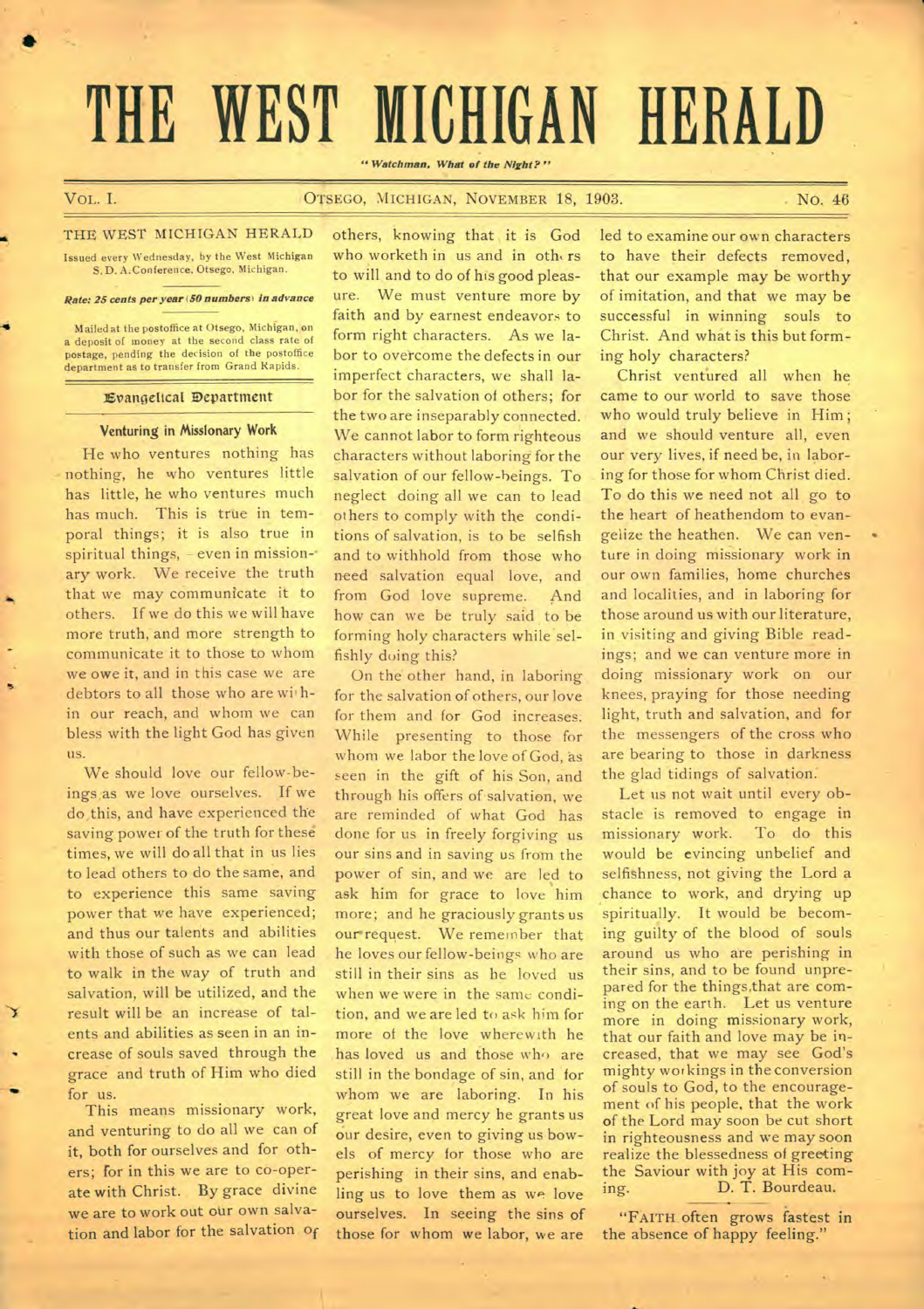## **2 THE WEST MICHIGAN HERALD. November 18. 1903**

### EDucattonal Department

# **To the Young People of west Michigan**

**I** should like to have a heart to heart talk with each one of you, for I am especially interested in the development of young people. We are living in a time of this world's history when young people who enter the work of Christ cannot remain inactive. There is no one class of young people who should be so filled with enthusiasm as those belonging to Adventist homes. If the Lord was wholly dependent upon the young people of West Michigan Conference to carry the message of his soon coming to the world, how long do you think it would be before the world would be warned? If you are inclined to smile because of the limited number of young people included in this question, let me call your attention to the fact that the work of the Christian church began with twelve men, and even that company had to be sifted, for some were not able to go forward with the work.

Do you know that the Lord has **a** place for you individually ? He has written a letter to you, and these are the words he uses: **"I**  write unto you, young men, because ye have overcome the wicked one." "I have written **unto**  you, young men, because ye are strong, and the word of God abideth in you, and ye have overcome the wicked one." There are three reasons why the Lord says that he rolls the burden upon you. First, yon are strong. Secondly, the word of God abides in you. Thirdly, you have overcome the wicked one. Thus you will be able to resist temptation. This says a great deal for the young men and young women, and yet the Lord says it of you. He is putting confidence in you. Do you return that confidence? Have you told him that you will do anything that He wants you to do?

I have said that He has a place for you. Have you found your place in the work? Young people of the world may think it profitable to drift with the tide. Young people in the church cannot afford to do this.

I feel especially anxious that each one of you should decide what the Lord wants you to do, and receive a preparation to do that work in the most acceptable way. I believe that I can give you some personal help, and for that reason I am going to ask you to write to me. Perhaps you will hesitate to write because you do not know me personally, but this is the only way for us to become acquainted. When you write I wish you would answer the questions which I have already asked. Tell me plainly what kind of work you want to do for the Lord. Tell me also how much effort you are willing to put forth to get the training necessary to do the Lord's work.

I have some very practical suggestions which I wish to make to you. In order to make these, I want to know just as much about your ability and your ambitions as is possible for me to know.

Do you believe that the Lord has a message for the young people to give, and do you want a part iu the proclamation of that message? •

You may look for further word from me.

> M. Bessie De Graw, Berrien Springs, Mich.

### **Missionary Gardens**

The readers of the West Michigan Herald may not all be acquainted with the work our young people are doing throughout the State in the line of missionary gardens. The work has not been noised about very much, but it has been quietly increasing in every way till it is worthy of some note. Young people and children especially are very often out of the reckoning when important enterprises are undertaken or money is to be raised. It is thought, Why, they have nothing, and of course they can give nothing. But is that true? Looking at it from one standpoint, it may seem to be; but give children a chance, and, with a little encouragement see what they can do.

During the past few weeks our young people have been at work. Some have raised flowers, and sold bouquets. Others have raised chickens, and sold them. Whatever they could do to be producers, they have done, in order that they might contribute something to the spiritual welfare of those in regions beyond. Now that the summer is past, and the harvest is reaped, a number of our schools have arranged interesting Harvest Ingathering programs, especially for the benefit of the children and youth, but it is gratifying to note that young and old are working together for the encouragement of all. We have received brief reports from a fewof these schools, and note with pleasure the interest manifested by all.

This effort is in harmony with the instruction of the Lord: "Sell that ye have, and give alms; provide yourselves bags which wax not old, a treasure in the heavens that faileth not, where no thief approacheth, neither moth corrupteth. For where your treasure is, there will your heart be also." We trust that parents generally will aid and encourage the children in becoming producers, that they may sell that they have, and that they may be gaining a living experience of what it is to lay up treasure in heaven.

Hattie E. Allee.

### **Bauer**

The Harvest Ingathering• Exercises have always been a source of much pleasure to the members of our Sabbath School, and we

**411**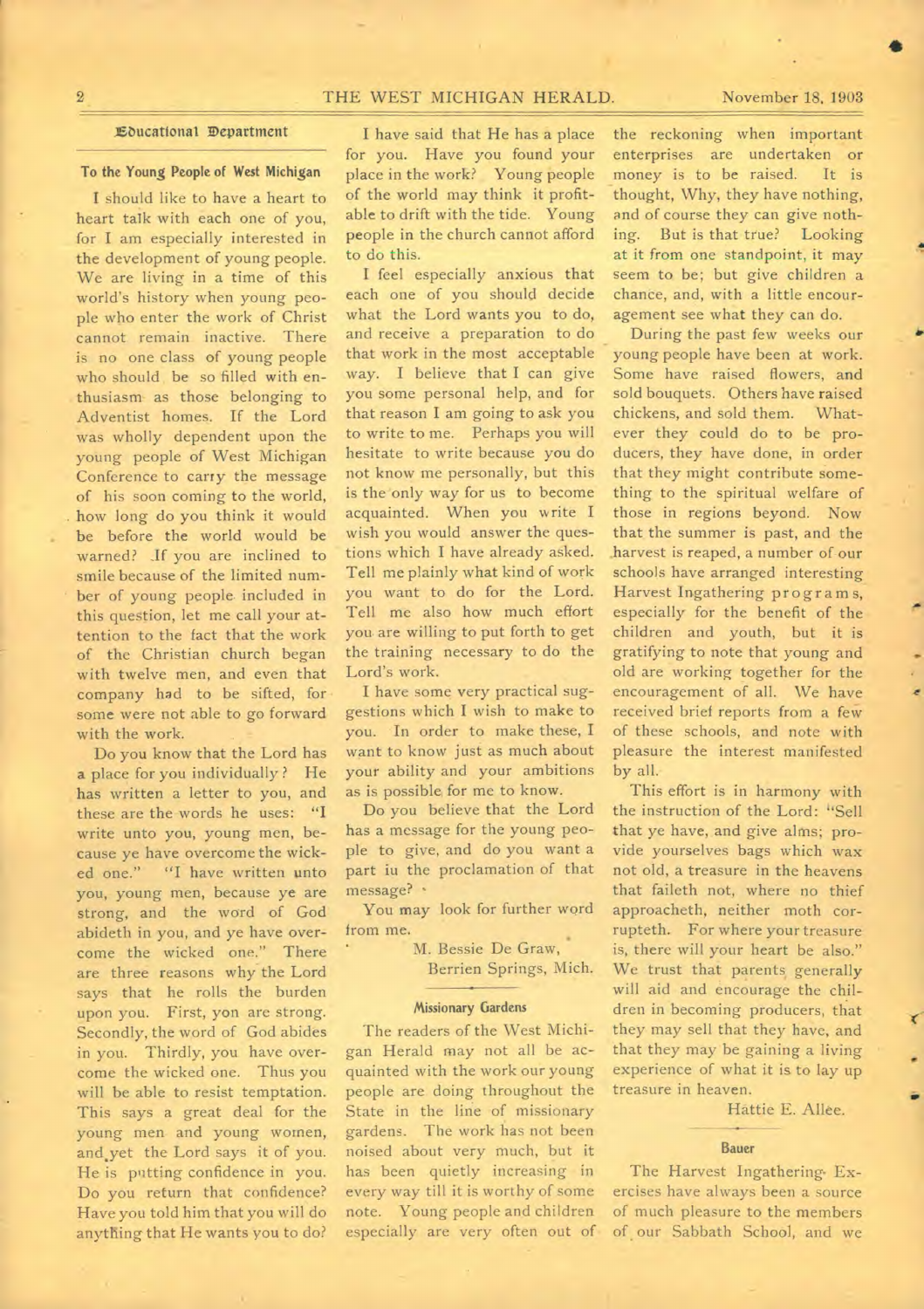# November 18, 1903. THE WEST MICHIGAN HERALD. 3

•

felt that we could not let the time for holding these exercises pass, and not improve the opportunity.

Sabbath, Oct. 24, we met to render the program previously arranged, which consisted of songs, recitations and readings appropriate for the occasion. The house was decorated with autumn leaves, fruits, and grains; the children, young people, and parents all helping with the work. A large number of friends from the Allendale church accepted the invitation to be present with us. The donation received amounted-to nearly \$8.00.

As we thought of what the harvest ingathering meant, our minds were carried forward to that greatest of all harvest ingatherings so soon to take place, our hearts were filled with the desire to be ready to be gathered into Jesus' fold.

Mildred Wilson.

### **South Monterey**

The members of our missionary band have been working this summer as was shown last Sunday evening when we met for our Harvest Ingathering service. Our church was nicely decorated, and the children looked smiling and happy as they gathered there, bringing the offerings that they themselves had earned.

Old and young took part in the exercises, which consisted mostly of songs and recitations. The amount of donations received was \$34.00, of which the children gave \$19.00. Some requested that their donation be sent to China, some to India and others to the South, while several remembered the home missionary work, and made donations to the church school just started here.

We pray that the blessing of the Lord will go with these offerings, and that the children may continue their work for the Master. *Nov.5.* Mrs. J. P. Miner.

### McNeal Department

### **A Cure for Insomnia**

Not long ago a well-known clergyman went to a resort for treatment. The doctor looked him over upon his arrival and said, "While you are here you must take long walks every day."

"But I can't take walks," replied the parson. "I haven't done any walking for years. My heart won't stand it."

They argued the question quite warmly. As the clergyman and doctor were good friends, the lat-. ter was more lenient than usual. However, he abided his time. The next afternoon the physician said to the clergyman,—

"It's a nice day. I would like you to go horseback riding with me."

Riding they went. When they were about eight miles from the Sanitarium, the physician said, "0, doctor, won't you get me that flower by the roadside? I don't like to leave this horse."

As soon as the clergyman was on the ground, the doctor galloped off with both horses, and the clergyman was compelled to walk back to the sanitarium. Upon his arrival he was very angry, and was for packing up and leaving at once. There was no train that night, so he was forced to stay a few hours longer. The next morning he came down radiant and good natured. "Doctor," he said, "I was pretty sore at you last night, but I forgive everything. I have had the first good sleep I have enjoyed in months. Hereafter I'll obey your • orders im plicitly."—Selected.

### Test **Water With Sugar**

The supply of drinking water for the family should be tested occasionally. Water that at one time is pure and wholesome may become too impure for use, yet it may be without color, and have no odor or taste to show its 'dan-

gerous qualities. Typhoid .fever is frequently communicated through the drinking water.

A simple test of drinking water is the Meisch test. Fill a clean pint bottle three-quarters fu 11 of the water to be tested, and dissolve in it a teaspoonful of granulated sugar. Cork it, and set it in a warm place for two or three days. If during this time it becomes cloudy or milky, it is unfit for domestic use. If it remains perfectly clear, it is probably safe. Be careful that the bottle is absolutely as clean as you can make it, and the sugar pure.

The second test is also a simple one. Obtain from a trustworthy chemist a penny-worth of saturated solution of permanganate of potassium. Add about five drops Of this to a pint bottle of water. This will turn the water a beautiful rose-purple. If there is any considerable amount of organic matter, the color will give place, in the course of a few hours, to a more or less dirty reddish-brown. If the color of the water in the bottle remains for twelve hours unchanged from the rose-purple it assumed when the permanganate of potassium was first added, it may be considered free from organic contamination.

"THOUSANDS have died for want of pure water and pure air, who might have lived. . . . These blessings they need in order to become well. If they would become enlightened, and let medicine alone, and accustom themselves to out-door exercise, and to air in their houses, summer and winter, and use soft water for drinking and bathing purposes, they would be comparatively well and happy instead of dragging out a miserable existence. If those who arewell need the blessing of light and air, and need to observe habits of cleanliness in order to remain well, the sick are in still greater need of them in proportion to their debilitated condition."